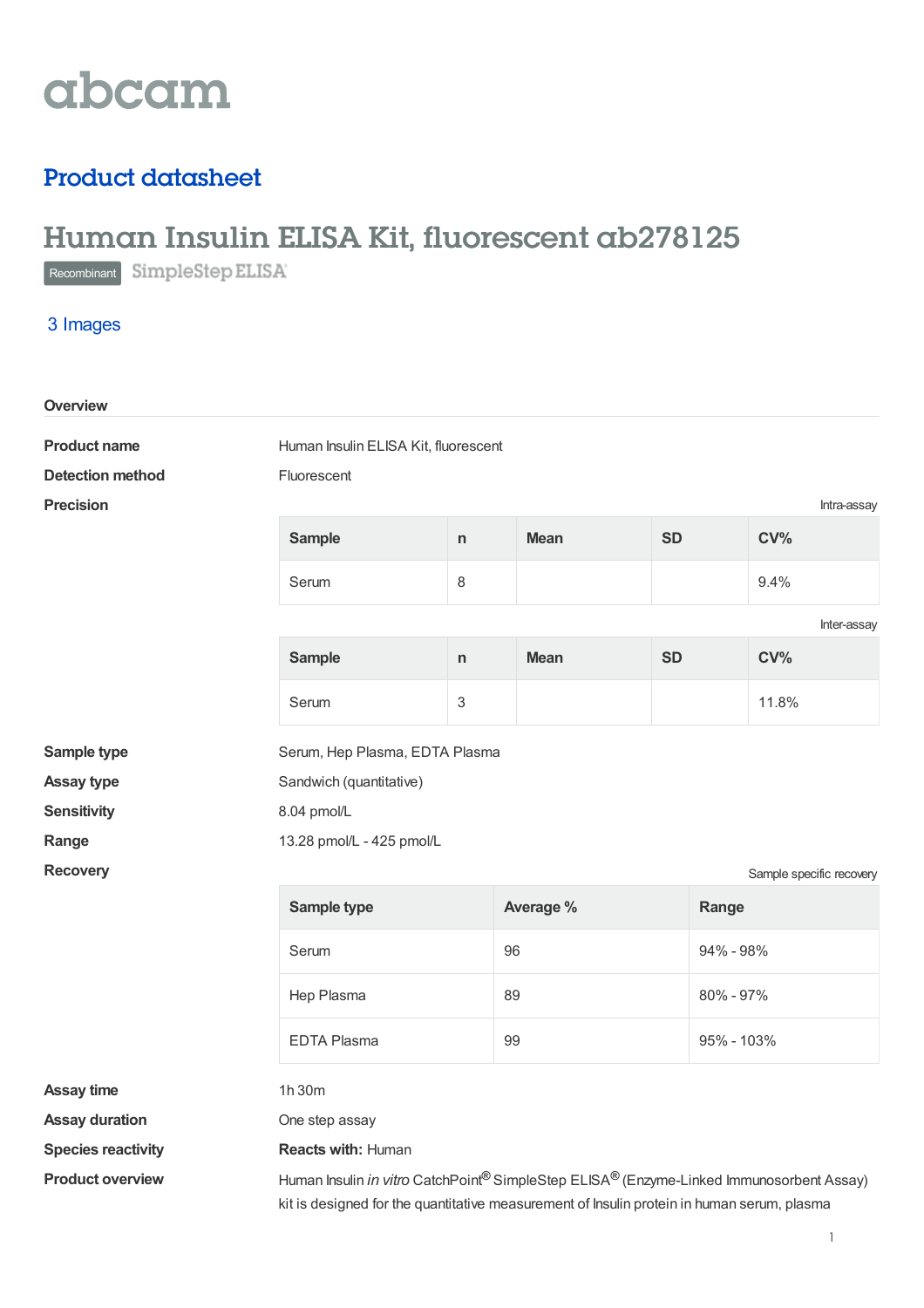heparin, and plasma EDTA samples.

This CatchPoint SimpleStep ELISA kit has been **optimized for Molecular Devices Microplate Readers**. Click [here](https://www.moleculardevices.com/catchpoint-simplestep-elisa-readers) for a list of recommended Microplate Readers. If using a Molecular Devices' plate reader supported by SoftMax® Pro software, a preconfigured protocol for these CatchPoint SimpleStep ELISA Kits is available with all the protocol and analysis settings at [www.softmaxpro.org](http://www.softmaxpro.org)

The CatchPoint SimpleStep ELISA employs an affinity tag labeled capture antibody and a reporter conjugated detector antibody which immunocapture the sample analyte in solution. This entire complex (capture antibody/analyte/detector antibody) is in turn immobilized via immunoaffinity of an anti-tag antibody coating the well. To perform the assay, samples or standards are added to the wells, followed by the antibody mix. After incubation, the wells are washed to remove unbound material. CatchPoint HRP Development Solution containing the Stoplight Red Substrate is added. During incubation, the substrate is catalyzed by HRP generating a fluorescent product. Signal is generated proportionally to the amount of bound analyte and the intensity is measured in a fluorescence plater reader at 530/570/590 nm Excitation/Cutoff/Emission.

**Notes Insulin is a highly conserved, secreted hormone essential for glucose metabolism. Produced by** pancreatic beta cells, proinsulin is proteolyzed into an A and a B chain, which form a 6 kDa mature protein. Basal levels of insulin are continuously delivered into the bloodstream, and additional levels are secreted proportional to food ingestion. Insulin secretion is highly regulated, and dysregulation of insulin production or sensitivity results in Type 1 diabetes mellitus or Type 2 diabetes mellitus, respectively.

**Platform** Microplate (12 x 8 well strips)

### **Properties**

**Storage instructions** Store at +4°C. Please refer to protocols.

| <b>Components</b>                              | $1 \times 96$ tests |
|------------------------------------------------|---------------------|
| 100X Stoplight Red Substrate                   | $1 \times 120 \mu$  |
| 10X Human Insulin Capture Antibody             | $1 \times 600$ µl   |
| 10X Human Insulin Detector Antibody            | $1 \times 600$ µl   |
| 10X Wash Buffer PT (ab206977)                  | $1 \times 20$ ml    |
| 500X Hydrogen Peroxide (H2O2, 3%)              | $1 \times 50$ µl    |
| Antibody Diluent CPI - HAMA Blocker (ab193969) | $1 \times 6$ ml     |
| Human Insulin Lyophilized Recombinant Protein  | 2 vials             |
| <b>Plate Seals</b>                             | 1 unit              |
| Sample Diluent NS (ab193972)                   | $1 \times 12$ ml    |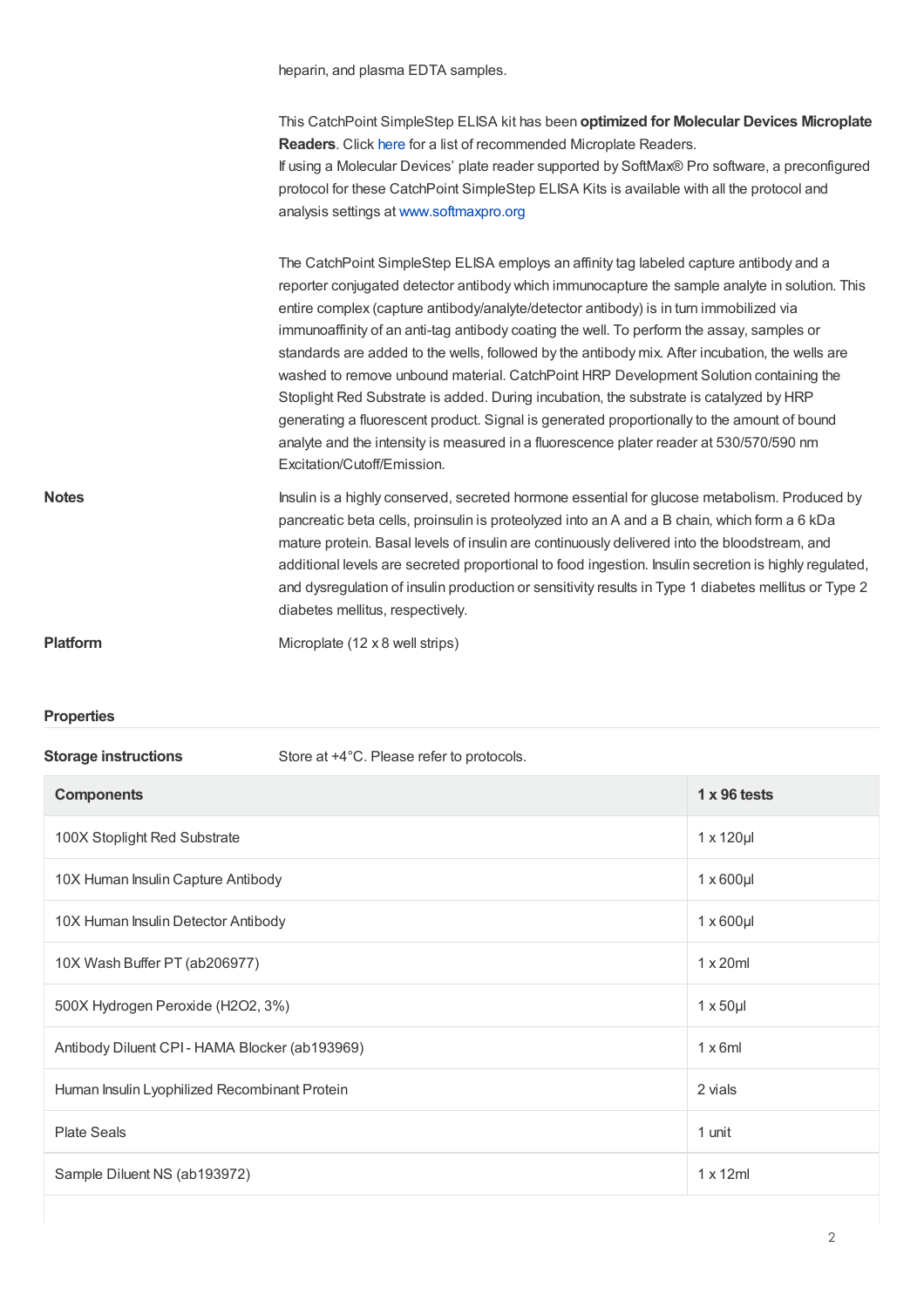| <b>Components</b>                              | $1 \times 96$ tests |
|------------------------------------------------|---------------------|
| SimpleStep Pre-Coated Black 96-Well Microplate | 1 unit              |
| Stoplight Red Substrate Buffer                 | $1 \times 12$ ml    |

| <b>Function</b>               | Insulin decreases blood glucose concentration. It increases cell permeability to monosaccharides,<br>amino acids and fatty acids. It accelerates glycolysis, the pentose phosphate cycle, and glycogen<br>synthesis in liver.                                                                                                                                                                                                                                                                                                                                                                                                                                                                                                                                                                                                                                                                                                                                                                                                                                                                                                                                                                                                                                                                                                                                                               |
|-------------------------------|---------------------------------------------------------------------------------------------------------------------------------------------------------------------------------------------------------------------------------------------------------------------------------------------------------------------------------------------------------------------------------------------------------------------------------------------------------------------------------------------------------------------------------------------------------------------------------------------------------------------------------------------------------------------------------------------------------------------------------------------------------------------------------------------------------------------------------------------------------------------------------------------------------------------------------------------------------------------------------------------------------------------------------------------------------------------------------------------------------------------------------------------------------------------------------------------------------------------------------------------------------------------------------------------------------------------------------------------------------------------------------------------|
| <b>Involvement in disease</b> | Defects in INS are the cause of familial hyperproinsulinemia (FHPRI) [MIM:176730].<br>Defects in INS are a cause of diabetes mellitus insulin-dependent type 2 (IDDM2) [MIM:125852].<br>IDDM2 is a multifactorial disorder of glucose homeostasis that is characterized by susceptibility<br>to ketoacidosis in the absence of insulin therapy. Clinical fetaures are polydipsia, polyphagia and<br>polyuria which result from hyperglycemia-induced osmotic diuresis and secondary thirst. These<br>derangements result in long-term complications that affect the eyes, kidneys, nerves, and blood<br>vessels.<br>Defects in INS are a cause of diabetes mellitus permanent neonatal (PNDM) [MIM:606176].<br>PNDM is a rare form of diabetes distinct from childhood-onset autoimmune diabetes mellitus type<br>1. It is characterized by insulin-requiring hyperglycemia that is diagnosed within the first months of<br>life. Permanent neonatal diabetes requires lifelong therapy.<br>Defects in INS are a cause of maturity-onset diabetes of the young type 10 (MODY10)<br>[MIM:613370]. MODY10 is a form of diabetes that is characterized by an autosomal dominant<br>mode of inheritance, onset in childhood or early adulthood (usually before 25 years of age), a<br>primary defect in insulin secretion and frequent insulin-independence at the beginning of the<br>disease. |
| <b>Sequence similarities</b>  | Belongs to the insulin family.                                                                                                                                                                                                                                                                                                                                                                                                                                                                                                                                                                                                                                                                                                                                                                                                                                                                                                                                                                                                                                                                                                                                                                                                                                                                                                                                                              |
| <b>Cellular localization</b>  | Secreted.                                                                                                                                                                                                                                                                                                                                                                                                                                                                                                                                                                                                                                                                                                                                                                                                                                                                                                                                                                                                                                                                                                                                                                                                                                                                                                                                                                                   |

## **Images**



SimpleStep ELISA technology allows the formation of the antibodyantigen complex in one single step, reducing assay time to 90 minutes. Add samples or standards and antibody mix to wells all at once, incubate, wash, and add your final substrate. See protocol for a detailed step-by-step guide.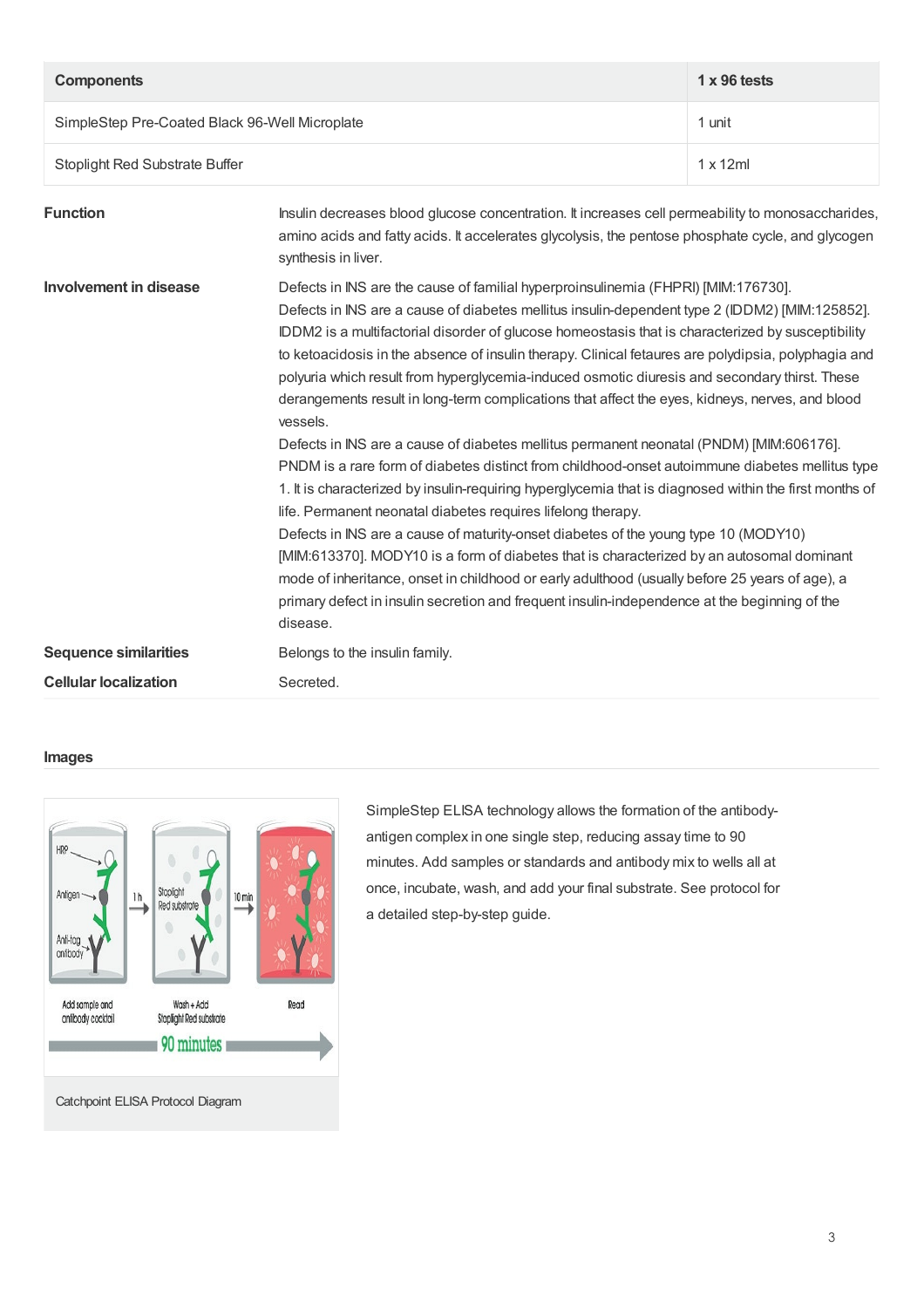

Powered by recombinant antibodies Research with Long-term and scalable supply confidence Consistent and Recombinant reproducible results technology Success from the Ethical standards first experiment compliant Confirmed Animal-free specificity production Recombinant Antibody Benefits

The Insulin standard curve was prepared as described in Section 10. Raw data generated on SpectraMax M4 Multi-Mode Microplate Reader is shown in the table. Background-subtracted data values (mean +/- SD) are graphed.

To learn more about the advantages of recombinant antibodies see [here](https://www.abcam.com/primary-antibodies/recombinant-antibodies).

**Please note:** All products are "FOR RESEARCH USE ONLY. NOT FOR USE IN DIAGNOSTIC PROCEDURES"

### **Our Abpromise to you: Quality guaranteed and expert technical support**

- Replacement or refund for products not performing as stated on the datasheet
- Valid for 12 months from date of delivery  $\bullet$
- Response to your inquiry within 24 hours
- We provide support in Chinese, English, French, German, Japanese and Spanish  $\bullet$
- Extensive multi-media technical resources to help you  $\bullet$
- $\bullet$ We investigate all quality concerns to ensure our products perform to the highest standards

If the product does not perform as described on this datasheet, we will offer a refund or replacement. For full details of the Abpromise, please visit <https://www.abcam.com/abpromise> or contact our technical team.